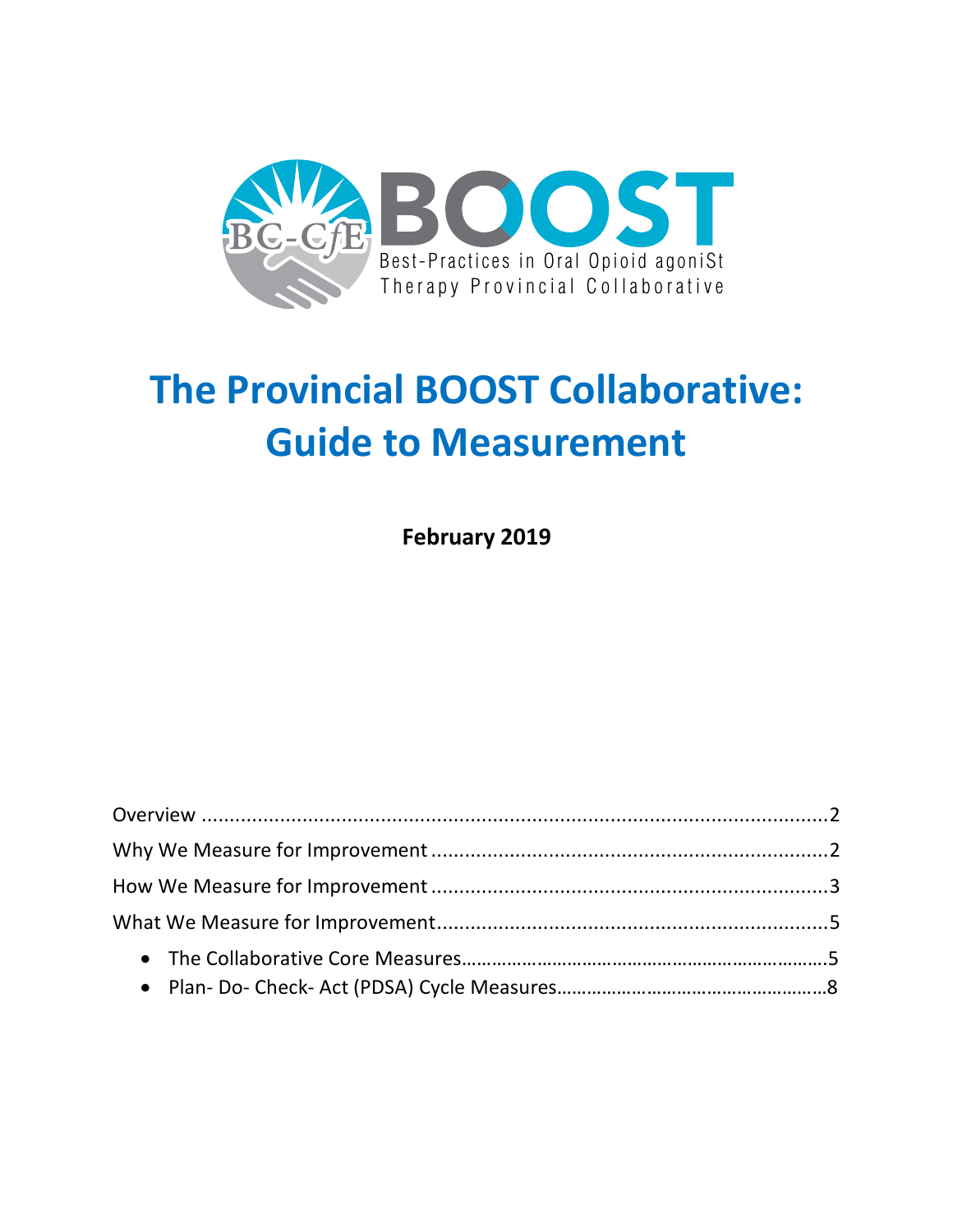

## **OVERVIEW**

Measurement for improvement is an important part of participation in the Best Practices in Oral Opioid AgnoiSt Therapy (BOOST) Collaborative. Measurement tells us if we are improving, reaching our aims, and helps teams communicate about their improvement efforts. Measurement for improvement should be useful, but need not be perfect. The goal is to obtain just enough "good enough" data to take action.

Each team will collect four quality improvement (QI) measures, accompanied by a qualitative narrative summary on a monthly basis. Reports are due the last Wednesday of each month. The first reporting date is scheduled for February 27<sup>th</sup>, 2019.

## **WHY DO WE MEASURE FOR IMPROVEMENT?**

Measurement is an important part of improvement. How will you know if the changes you are making are improving outcomes? How will you demonstrate to clients, leaders, and peers that your efforts are contributing to better care?

As we begin to make changes in the care and services we deliver, measurement helps us:

- Understand current performance
- Observe if the changes we are making are having a desired impact on the outcomes
- Compare our performance with similar sites to foster learning
- Communicate clearly about our improvement effort and outcomes
- Identify negative or unexpected outcomes related to changes we are making
- Know if we have reached our aims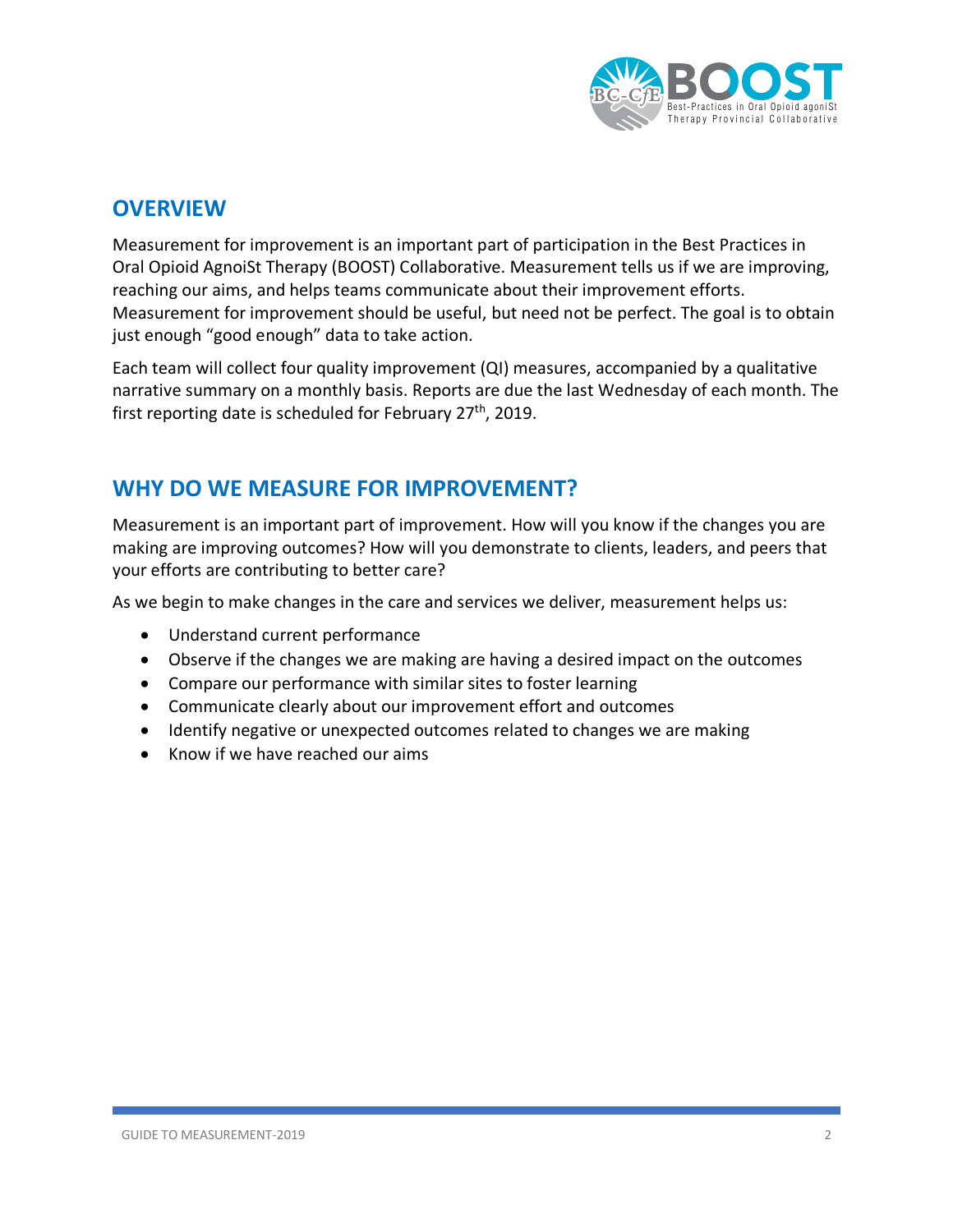

# **HOW DO WE MEASURE FOR IMPROVEMENT?**

### **Step 1 – DEVELOP AN AIM STATEMENT**

An Aim Statement is a description of the current status and what you intend to accomplish at the end of your improvement work. Your aim should align well with the overarching Collaborative aims and include all the characteristics of a good aim **(SMART):**

- **S**pecific: target a specific area for improvement
- **M**easurable: quantify or at least suggest an indicator of progress
- **A**ssignable: specify who will do it
- **R**ealistic: state what results can realistically be achieved, given available resources
- **T**ime-related: specify when the result(s) can be achieved

#### **The BOOST Collaborative aims:**

By the end of the 12 months, the aim of the *Provincial BOOST Collaborative* is to provide equitable access to integrated, evidence-based care to help our population of clients with opioid use disorder (OUD) achieve:

- 95% of clients have an active OAT prescription
- 95% of those clients with an active OAT prescription will be retained on therapy for greater than 3 months
- 100% of teams have a process to monitor and incorporate the patient voice

#### **Examples of SMART aims aligned with the BOOST aims:**

- **A)** By November 1st,2019 the team will decrease the number of 'no-shows' in both counselling and addiction medicine appointments to 1.9 per day (from 2.9 per day).
- **B)** By July 2019, 75% of clients who have been on oral opioid agonist treatment will be assessed by a Mental Health provider..
- **C)** By June 2019, 80% of the population of focus will be receiving an optimal therapeutic dose of OAT.
- **D)** By October 2019, we aim to achieve a 50% average increase in quality of life as scored using the 10 question PROMIS scale for clients with OUD.

#### **Step 2: DEFINE YOUR POPULATION OF FOCUS**

Population of Focus refers to the clients diagnosed with opioid use disorder and receiving OUD care from the participating team. Here we want to have a list of who your patients are.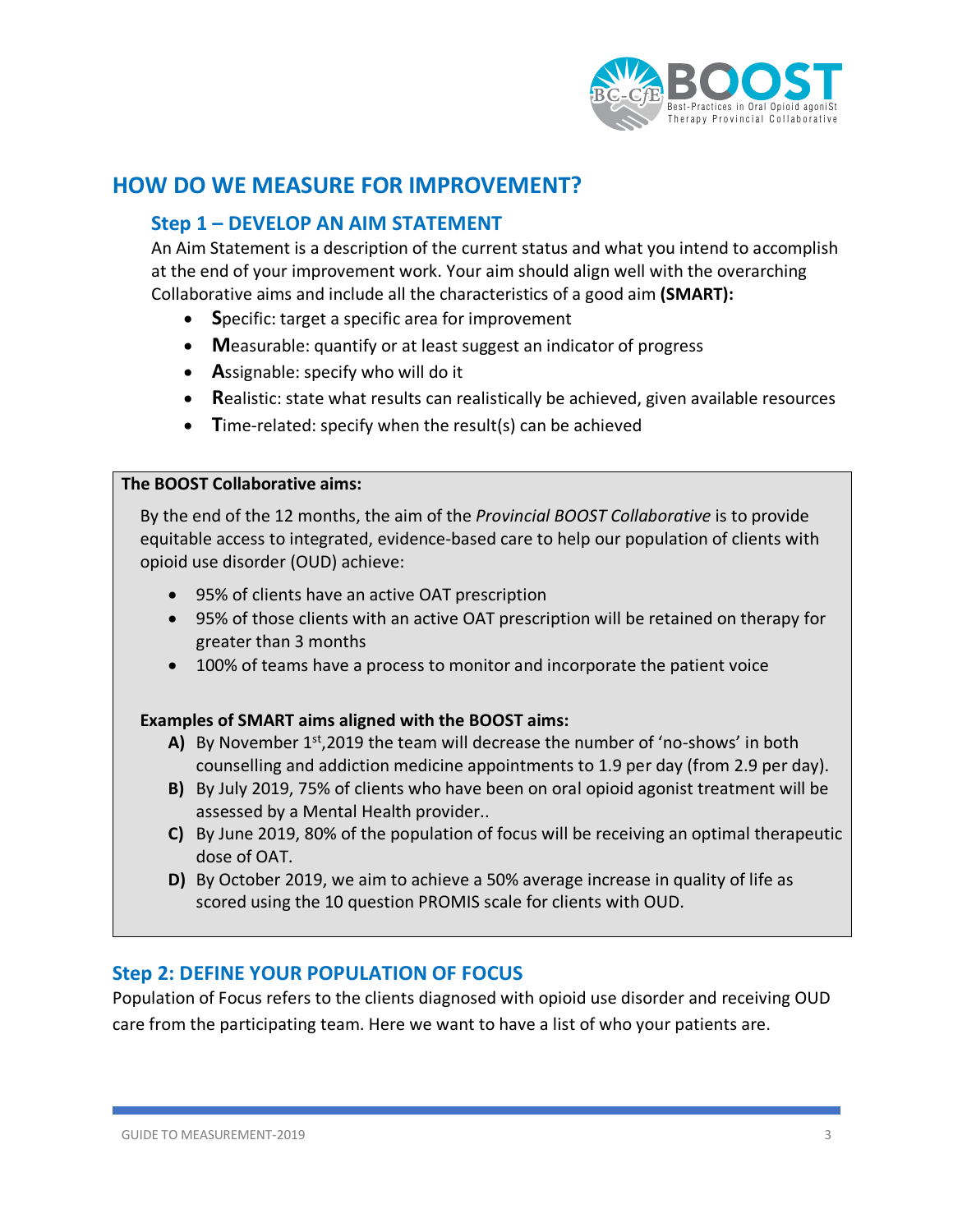

If we measure people we are NOT actually seeing, then we dilute any changes and If we miss measuring people we ARE seeing, we miss detecting any improvements from their cases. Figuring out this list of clients is called **Empanelment**:

- **A)** Identify your patients with opioid use disorder by generating/creating a list
- **B)** Remove patients who have an external provider for OUD/OAT
- **C)** Remove patients not found after adequate follow-up/outreach efforts, or they have moved, are seeking care elsewhere or are deceased.

## **Step 3: IDENTIFY YOUR DATA COLLECTION PLAN**

What data will you need and where will it come from? The easiest way to ensure you are consistently tracking the same measure is to use the definition of core measures used in this document. Data can be collected using an Electronic Medical Record (EMR) or paper charts and spread sheets.

In quality improvement we do not need "perfect" data in order to get started, and we can make changes to improve our data quality as we go along but you may need to standardize how the data is collected and recorded in order to maximize the utility of the data.

If you are on Profile EMR please visit http://stophivaids.ca/vancouver-boostpresentations/#vancouver-boost-webinar-slides to view tutorials on Profile EMR queries and how to easily pull the data required.

## **Step 4: REPORT YOUR DATA**

A reporting template has been developed to visualize your data in run charts. A copy of the template is available here: http://stophivaids.ca/provincial-boost-tools resources/#1501613412073-d0a71d70-d02d

Reporting of quantitative data and qualitative will occur monthly. Reports are due on the *last Wednesday of each month*. The first reporting date is February 27<sup>th</sup>, 2019.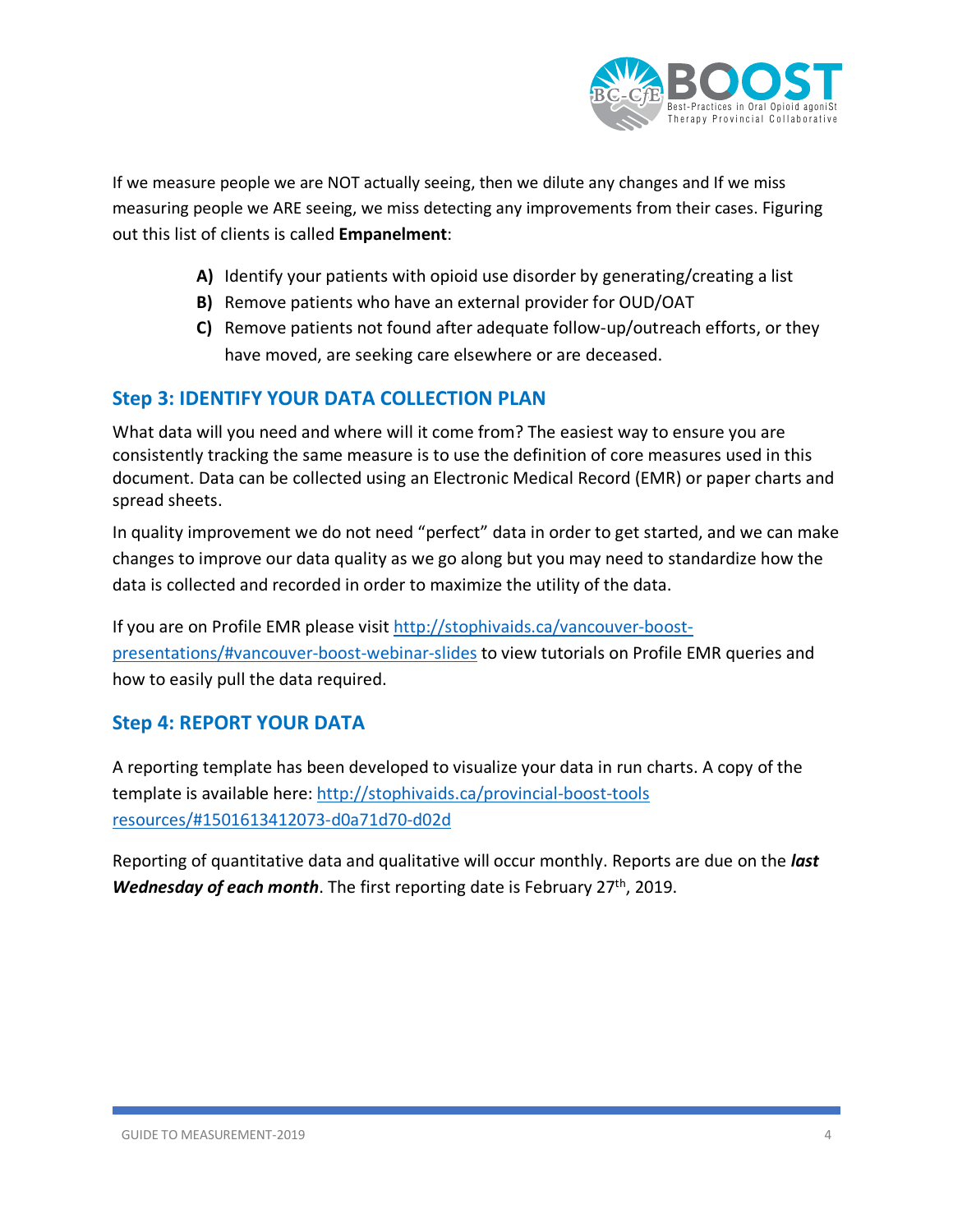

## **Step 5: ANALYZE YOUR DATA**

Your team should dedicate regular weekly/bi-weekly team meetings to review your data. Reviewing the data from the reporting template is also useful as this tool will automatically calculate and present your data in run chart; a very common way to present improvement data.

Measurement should help you decide if you are getting closer to your aims and it can also inform your next steps.

## **WHAT DO WE MEASURE FOR IMPROVEMENT?**

#### *There are two levels of measurement:*

## **1. The Collaborative Core Measure**

These measures monitor your progress towards the overall Collaborative aims and goals. Your team will track these throughout the Collaborative and they are strictly *Quantitative*.

Your team will track four quality improvement measures that are aligned with your aims.

## **Quality Improvement Measure 1: Population of Focus**

Your team can measure its population of focus as often as needed and will report back to the BOOST team monthly.

To identify your population of focus, follow the following steps:

- **A)** Identify your patients with opioid use disorder by generating/creating a list
- **B)** Remove patients who have an external provider for OUD/OAT
- **C)** Remove patients not found after adequate follow-up/outreach efforts, or they have moved, are seeking care elsewhere or have died.

Population of Focus means patients diagnosed with an opioid use disorder and receiving OUD care from the participating team.

#### **Example:**

You have 200 patients on your list diagnosed with OUD and 25 receives OAT from an external provider, 10 moved somewhere else, 5 died and 10 patients you were not able to outreach.

In that case, your population of Focus =  $200 - (25+10+5+10) = 150$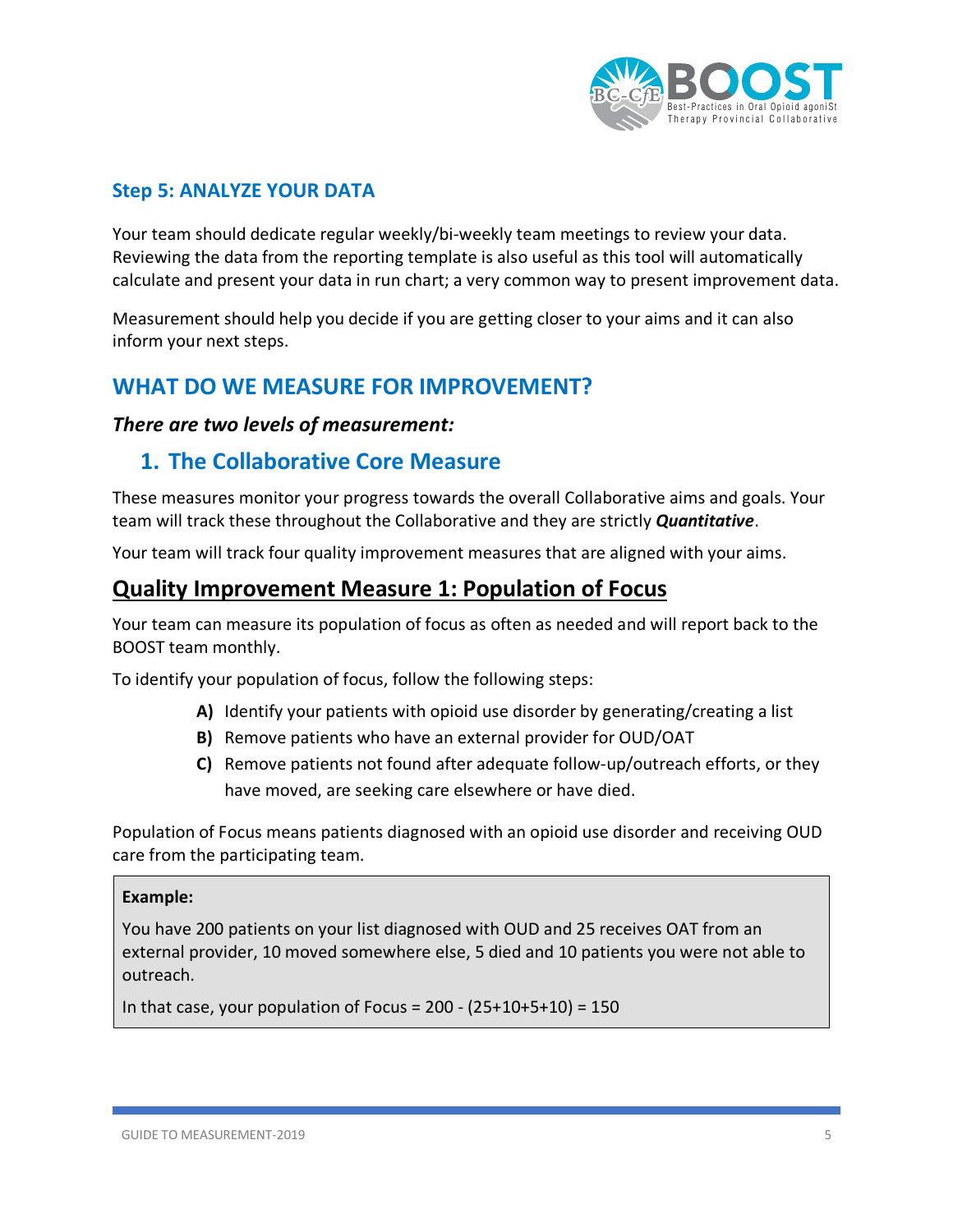

## **Quality Improvement Measure 2: Active OAT Prescription**

This is defined as the number of patients with a current OAT prescription that has an end date on the same day or at a later date regardless of dose.

To calculate the percentage of patients with an active OAT prescription use the following formula:

#### **% Active OAT Prescription= Number of clients with an active OAT prescription \* 100 Population of Focus**

#### **Example:**

If your population of focus is 150 patients and out of these patients 70 had a prescription date of today or at a later date (Active Prescription) then the percentage will be: 90 \*100 = 81.8% the contract of the contract of the contract of the contract of the contract of the contract of the contract o

## **Quality Improvement Measure 3: Retention on OAT for greater than 3 months**

This is defined as the number of patients with an OAT prescription for an un-interrupted period of 3 months or greater.

Not all clients with an active prescription are eligible for retention on OAT for 3 months since some might not have been on OAT long enough.

To calculate the percentage of patients retained on OAT for 3 months or greater you first need to identify your clients with an active prescription whose prescription's most recent start date is equal to or greater than 3 months.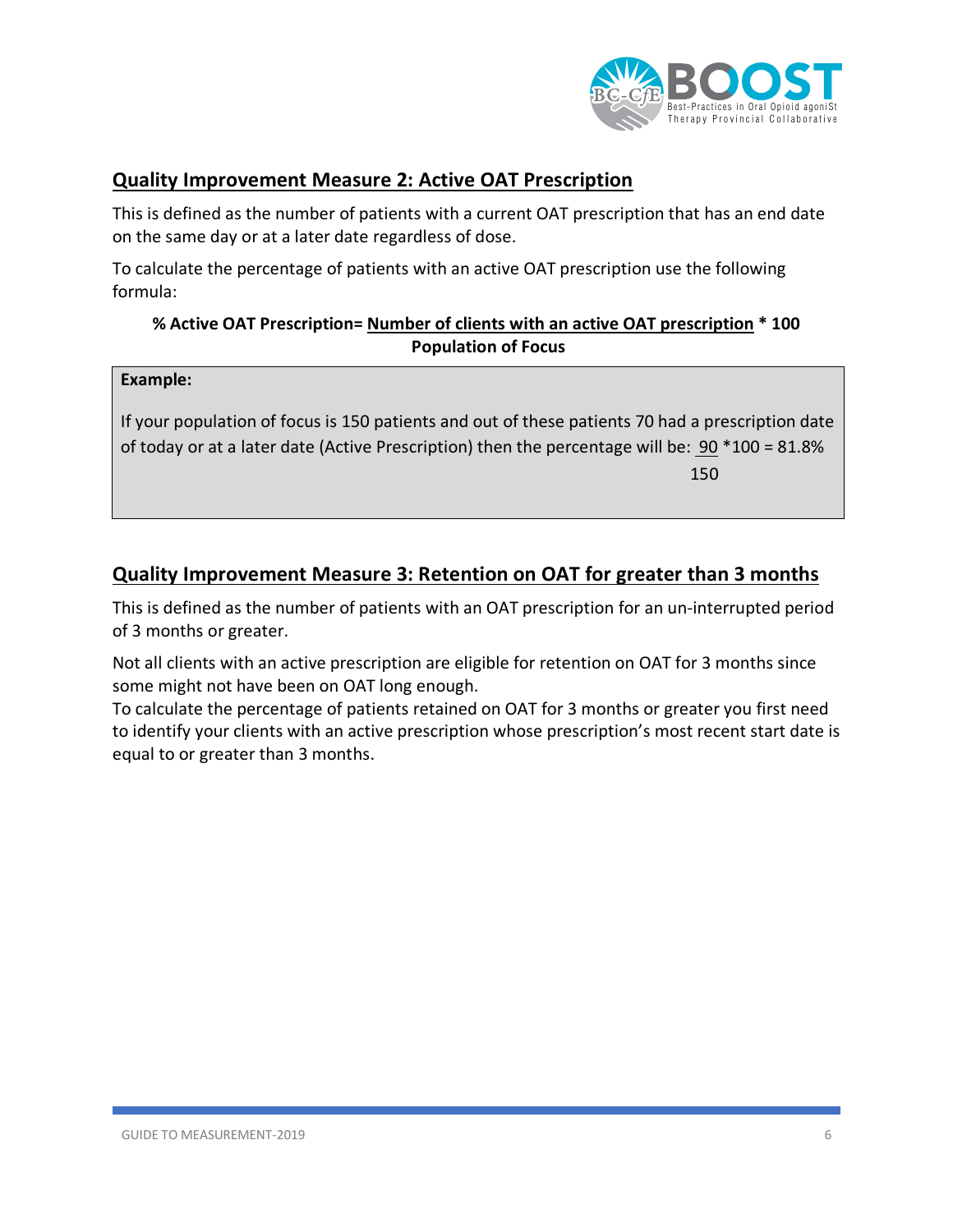

#### **Example:**

Your Population of focus is 150 patients,

90 have an active prescription and out of the 90 patients,

- 30 patients started OAT 6 months ago,
- 20 started OAT 4 months ago,
- 15 started OAT 3 months ago,
- 10 started OAT 2 months ago
- 15 patients started OAT 1 month ago.
- **A)** Identify the patients with an active prescription with a most recent start date that is equal to or greater than 3 months.

In this example, it is  $30+20+15 = 65$  patients

Even though all 90 patients have an active prescription, to calculate retention, only 65 patients are eligible.

**B)** Now Identify how many patients out of the 65 have been on OAT for an uninterrupted period of 3 months or greater.

To calculate the percentage of patients retained on OAT for 3 months or greater you can use the following formula:

#### **% Retention on OAT 3 months or greater =**

**Number of patients on OAT for an uninterrupted period of 3 months or greater X 100 Number of patients with an active OAT prescription with a most recent start date >=3 months**

#### **Example:**

You have 65 patients with an active prescription with a most recent start date equal to or greater than 3 months, and out of the 65 patients 50 have been on OAT for equal to or greater than 3 months.

% patients retained on OAT for >=3 months = 50 \*100 = 76.9% <u>65 - Johann Barbara, martin 1966 - 1967</u>